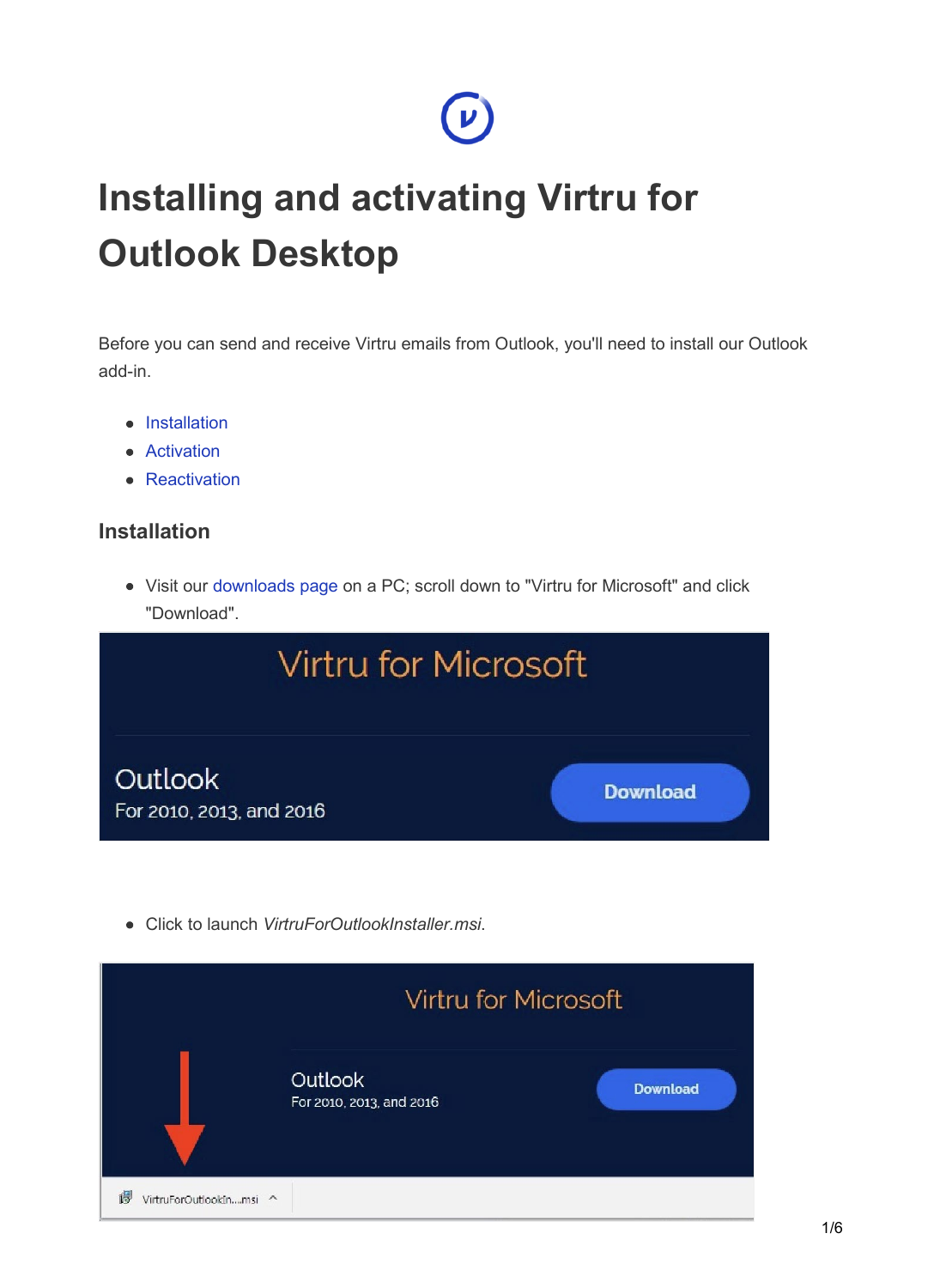When prompted, give your permission to run the installer by clicking "Run".

| 57<br>Open File - Security Warning                                                                                                                                 |                                                                                                                                                                  |  |
|--------------------------------------------------------------------------------------------------------------------------------------------------------------------|------------------------------------------------------------------------------------------------------------------------------------------------------------------|--|
|                                                                                                                                                                    | Do you want to run this file?                                                                                                                                    |  |
| ≣                                                                                                                                                                  | Name: ichele\Downloads\VirtruForOutlookInstaller.exe<br>Publisher: Virtru Corporation<br>Type: Application<br>From: C:\Users\Michele\Downloads\VirtruForOutlookI |  |
|                                                                                                                                                                    | Cancel<br>Run<br>V Always ask before opening this file                                                                                                           |  |
| While files from the Internet can be useful, this file type can<br>potentially ham your computer. Only run software from publishers<br>you trust. What's the risk? |                                                                                                                                                                  |  |

The installation will run and launch Outlook automatically when complete.

| Virtru for Outlook Beta - InstallShield Wizard |                                                                                                                                                 |
|------------------------------------------------|-------------------------------------------------------------------------------------------------------------------------------------------------|
|                                                | Preparing to Install                                                                                                                            |
|                                                | Virtru for Outlook Beta Setup is preparing the InstallShield<br>Wizard, which will guide you through the program setup<br>process. Please wait. |
|                                                | Extracting: Virtru for Outlook Beta.msi                                                                                                         |
|                                                |                                                                                                                                                 |
|                                                |                                                                                                                                                 |
|                                                |                                                                                                                                                 |
|                                                | Cancel                                                                                                                                          |

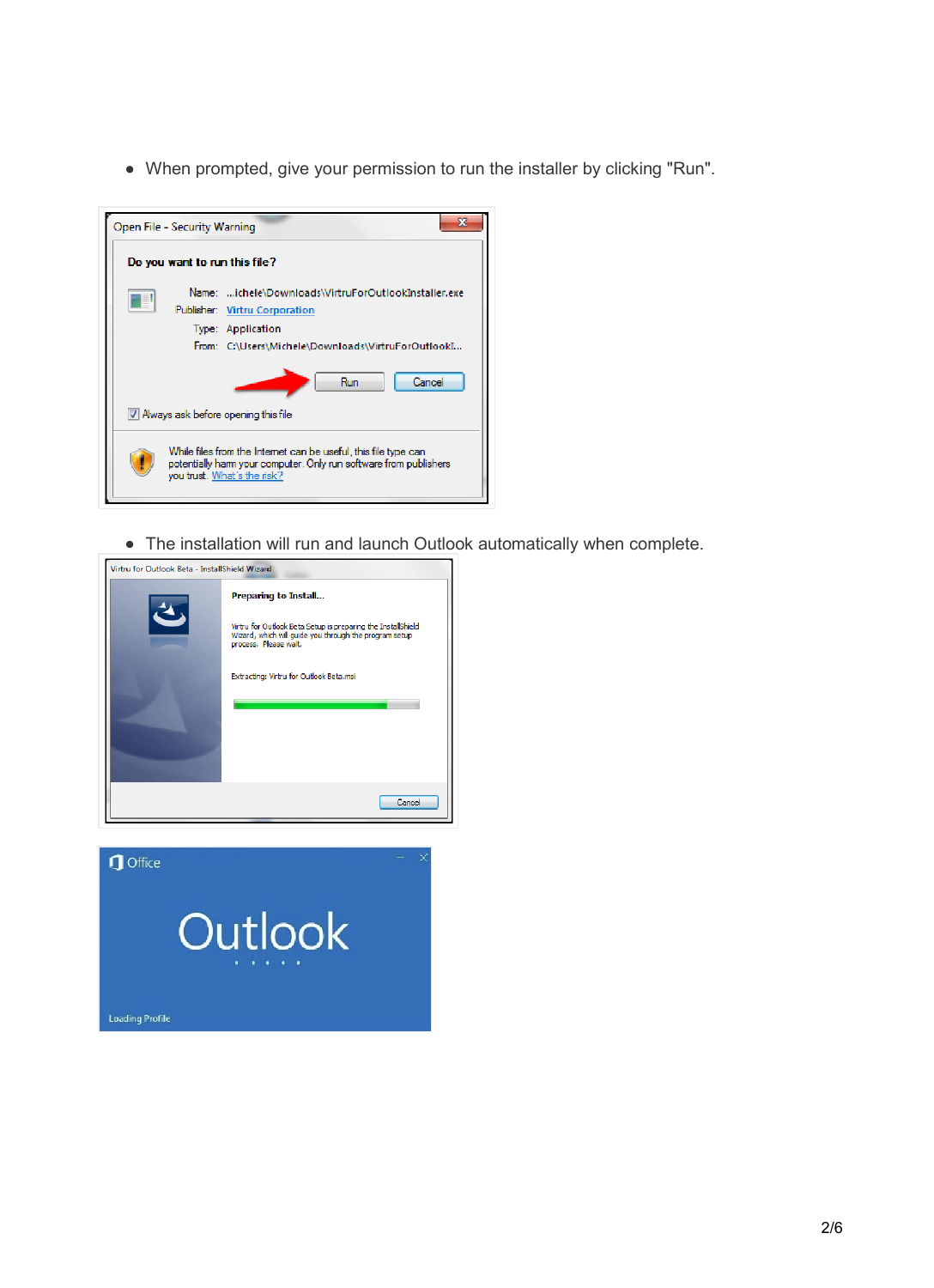## **Activation**

• Once Outlook opens, you'll be prompted to activate your Virtru add-in. Click "Authorize Me" to begin.



• During the activation process, we'll send an email to your address; your Virtru add-in will search for this email in your inbox.

| <b>AUTHORIZING</b><br>Give us a few minutes while we setup security for you    |
|--------------------------------------------------------------------------------|
| $(\nu) \cdot \bullet \bullet$<br>Waiting for 1 authorization e-mails to arrive |
|                                                                                |

When the email is found, Virtru will automatically delete the email and complete activation. Click "Next" for a brief walkthrough of your the Virtru features.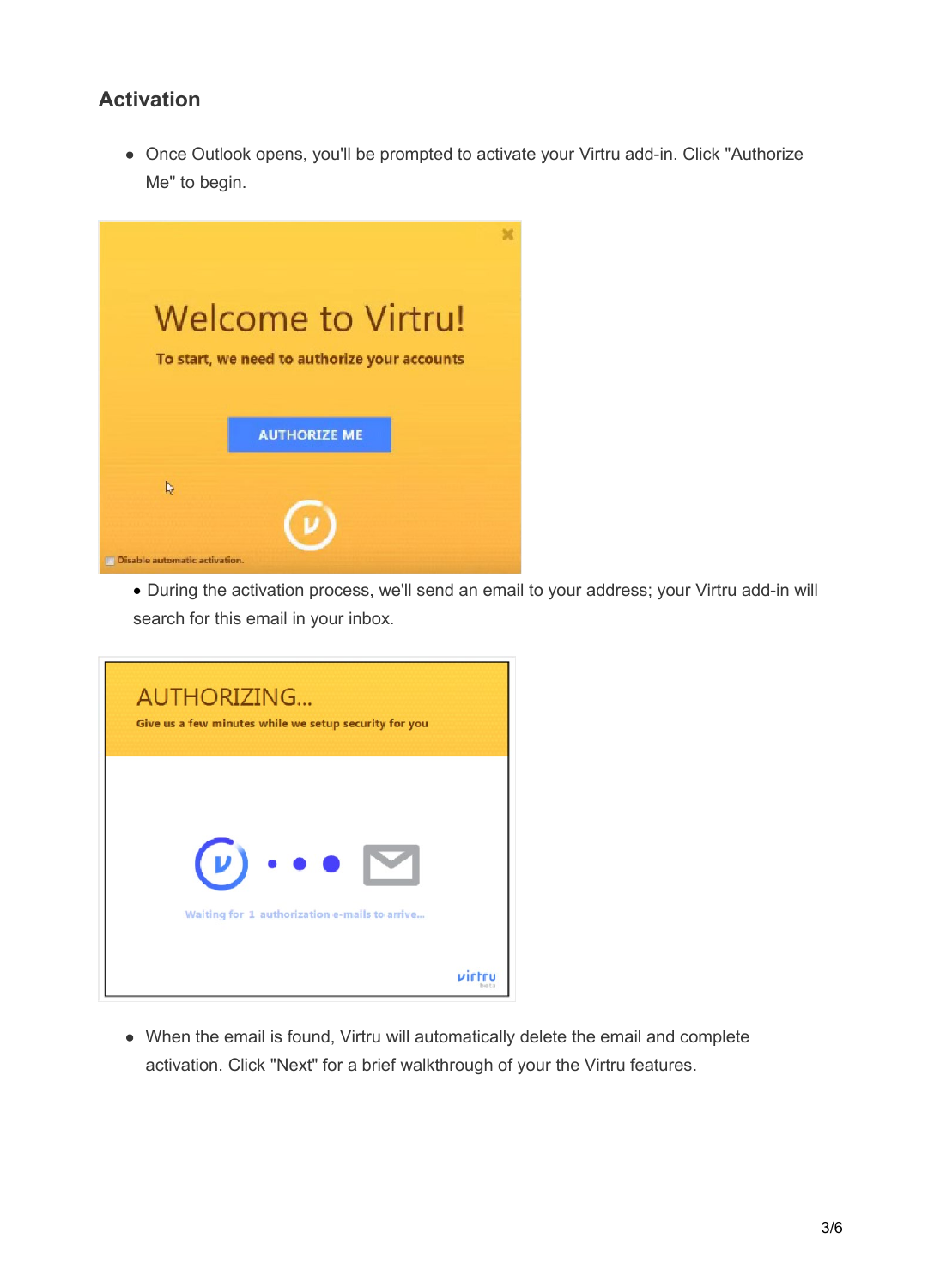| <b>SUCCESS!</b>                                          |             |  |
|----------------------------------------------------------|-------------|--|
| Outlook is now ready to                                  |             |  |
| read and send private                                    |             |  |
| emails. The next few pages<br>will give you some tips on |             |  |
| how to get started.                                      |             |  |
|                                                          |             |  |
|                                                          |             |  |
|                                                          | <b>NEXT</b> |  |
|                                                          |             |  |
|                                                          |             |  |

If your activation does not complete in a few minutes, please see the troubleshooting information [here.](https://support.virtru.com/hc/en-us/articles/115010395528)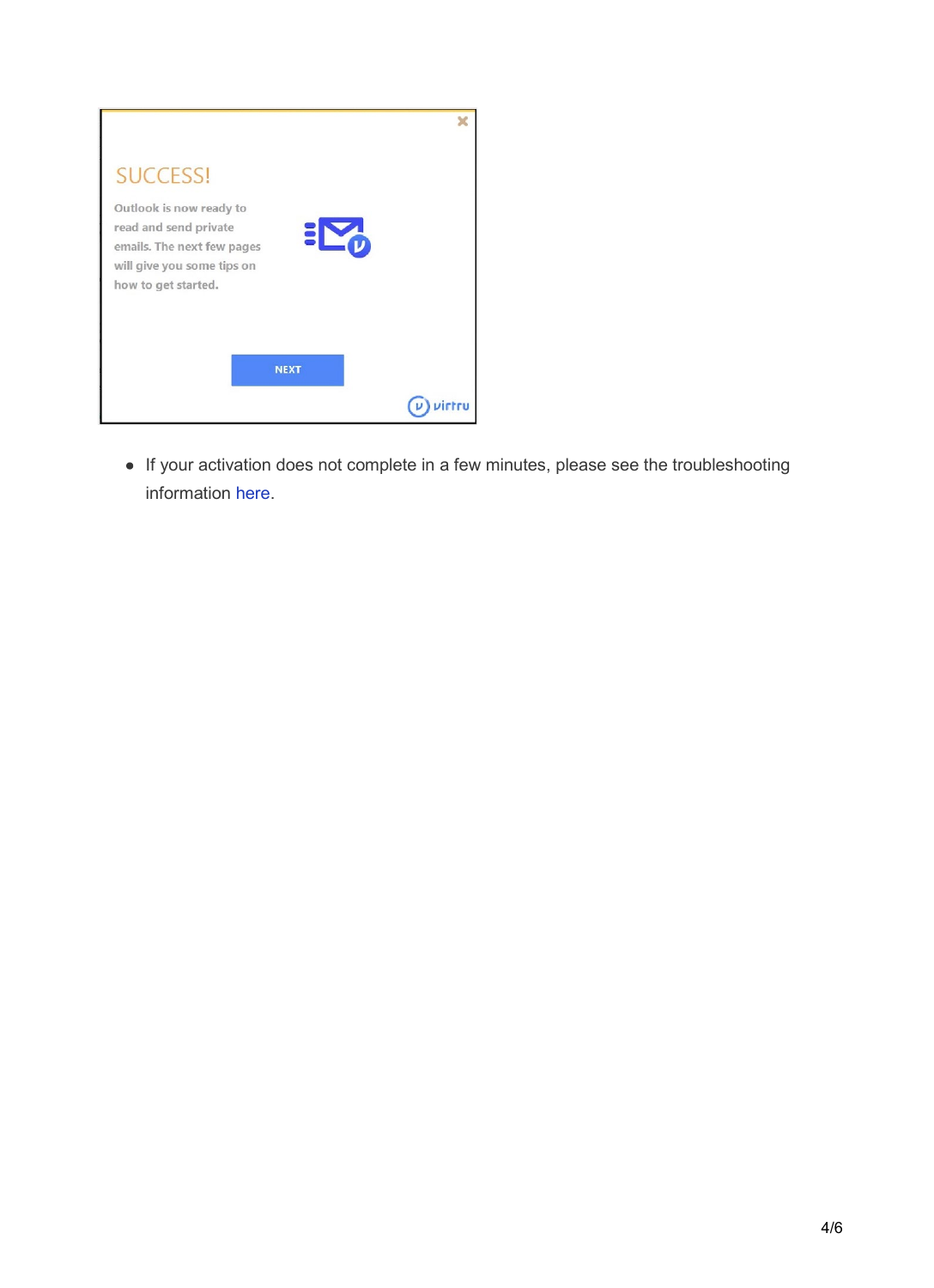## **Reactivation**

You may occasionally be required to reactivate your Virtru extension under the following circumstances:

- You've cleared your registry
- Your Virtru activation status has expired and for security purposes, Virtru will invalidate your activation status every.
	- 120 days for users accessing their own mailboxes.
	- 10 days for users accessing shared or delegated mailboxes.

If you do need to reactivate, you can follow the steps above or the reactivation steps below.

Click on the Virtru tab at the top of your outlook window and select "Debug log"

| der. | View         | Help | Virtru |
|------|--------------|------|--------|
| ons  | Debug<br>Log |      |        |

Click on the "Debug Commands" tab and select the "reset registry" option

| .og                                                        | Debug Commands -                                             |  |
|------------------------------------------------------------|--------------------------------------------------------------|--|
| ion.                                                       | Reset Activations (clears registry only)<br>linel            |  |
|                                                            | ion.Dipiwanager.joj.iwno - inidializenteconverter- nieconver |  |
| INFO - RefreshUserSettings Resulted with 1 accounts in Use |                                                              |  |

Click "Yes" and then "Ok" to confirm the changes

| Virtru Confirmation                                       |    |
|-----------------------------------------------------------|----|
| Are you sure you want to reset all Virtru authorizations? |    |
| Yes                                                       | No |